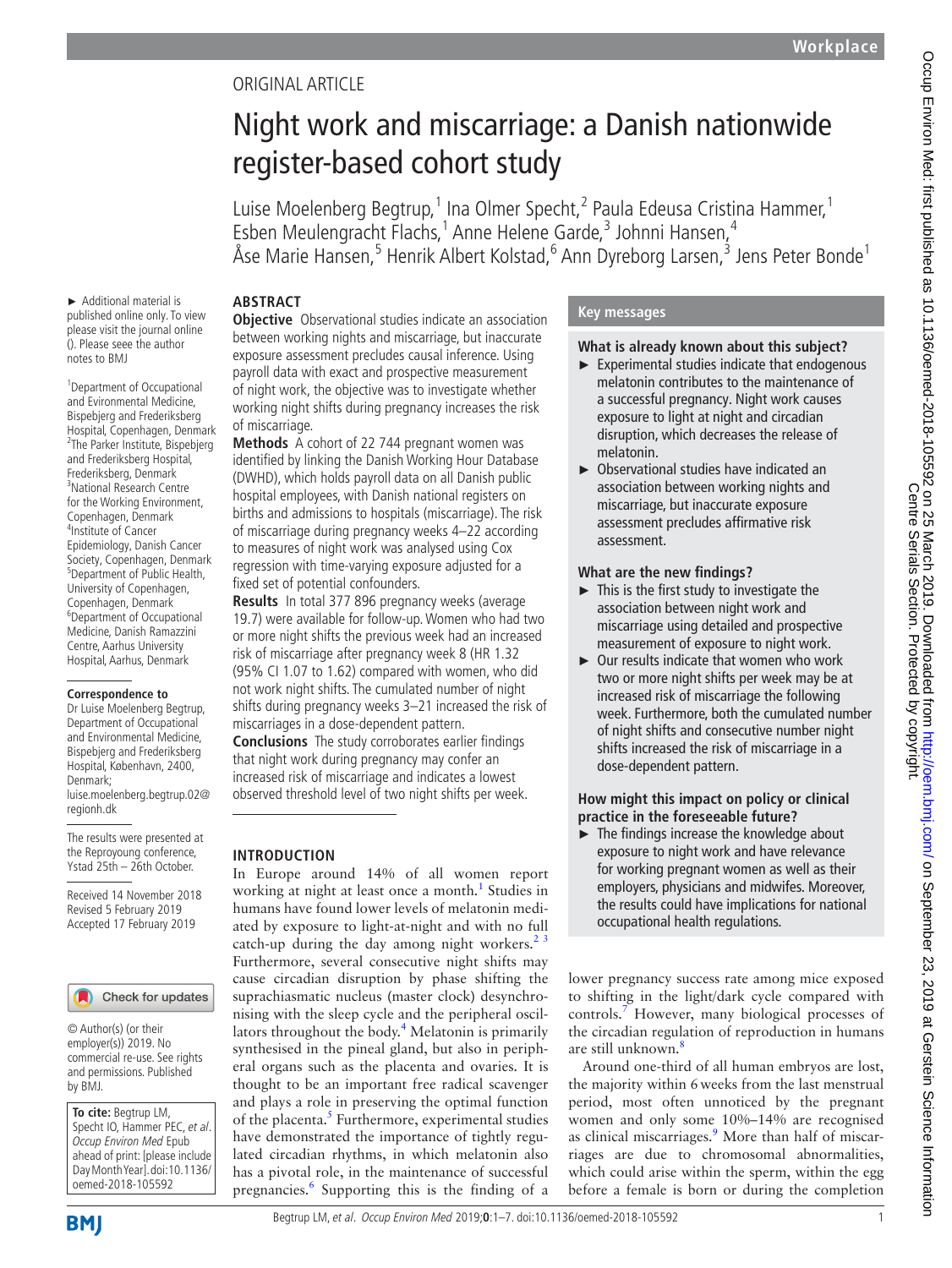of meiosis shortly before conception. Since only the latter mechanism could possibly be caused by the mother's occupational exposures, miscarriages related to maternal exposures is possibly more easily detected among non-chromosomal late miscarriages.<sup>[10](#page-5-8)</sup>

Meta-analyses addressing the association between night work and miscarriage have reported a moderately increased risk of miscarriage in relation to fixed night work, whereas no or weak associations are reported for rotating shiftwork including night work.<sup>[11 12](#page-5-9)</sup> However, studies are few and exposure assessment primarily based on self-reports and limited by the inability to adjust for important factors such as sick leave and number of working hours. Thus, there is a need for prospective studies with refined exposure assessments making it possible to explore the effect of the intensity of night work and the types of shift schedules used.

The aim of this study was to investigate whether women who worked at night during pregnancy had an increased risk of miscarriage. We investigated the risk of miscarriage after night work the previous week and among women who worked cumulated night shifts, consecutive nights shifts and had quick returns back to work after a night shift (defined as shift return in  $<$ 11 hours).

### **Methods**

#### **Design and study population**

Our register-based cohort study includes all female employees working in the five Danish administrative regions, who became pregnant during the period from 1 January 2007 through to 31 December 2013. As the Danish administrative regions run all public hospitals in Denmark, our cohort consists primarily of hospital-based employees, such as nurses and physicians.<sup>13</sup> Using their civil registration number we identified women who had given birth from the Danish Medical Birth Register (DMBR),  $^{14}$  $^{14}$  $^{14}$ and women who had been treated at a Danish hospital for miscarriage, molar or ectopic pregnancy or induced abortion from the Danish National Patient Register (DNPR).<sup>15</sup> The DNPR holds information on all hospital contacts including inpatient, outpatient and emergency contacts, but not on contacts to special-ists outside hospitals.<sup>[15](#page-5-12)</sup> Both the DNPR and DMBR provide almost complete information on gestational age (GA) and day at delivery or submission to hospital. In Denmark all women are offered an ultrasound scan around pregnancy weeks 11–14 to screen for Down syndrome. Ninety-five per cent of the Danish women have the scan. Thus, the GA of births are, in most cases, based on ultrasonography, whereas the GA of miscarriages before pregnancy weeks 11–14 are, most often, based on the last menstrual period. We estimated the date of conception of each pregnancy by subtracting the GA from the date of delivery or hospital submission for miscarriage. For three miscarriages and 271 births (1.35%) missing data on the GA were replaced by the median values (8.5 weeks for miscarriages and 40 weeks for births). A number of 21 (1%) miscarriages occurred at 4weeks. Miscarriages with registered GA less than 4 weeks  $(n=6)$ , or more than 22 weeks (n=6) were excluded. Only the first registered pregnancy from 1 January 2007 through to 31 December 2013 with at least 28 days of employment after the date of fertilisation was included (the index conception) (online [figure 1](https://dx.doi.org/10.1136/oemed-2018-105592)).

### **Exposure assessment**

Data on working hours were obtained from the Danish working hour database (DWHD), which is a national database of administrative payroll data.<sup>13</sup> For every working day the DWHD provides information on the start and end time (date:hours:minutes) of a shift.<sup>13</sup> A night shift was defined according to the 2009 IARC working group on shiftwork, as working at least 3hours between midnight and  $5:00.^4$  $5:00.^4$  The sum of night shifts was computed for each consecutive pregnancy week from week 3 through to week 21. For descriptive purposes exposed employees were defined as study participants with one or more night shifts during pregnancy weeks 3–21.

The risk of miscarriage among women who were exposed to night work was examined as a 'short term effect' by the number of night shifts completed the previous week. Moreover a 'cumulated effect' was examined in three ways by adding the number of night shifts, by adding the number of consecutive night shifts with spells of at least two, three, four, five, six or seven night shifts, and by adding the number of quick returns after a night shift (initiating a new shift <11hours after a night shift). All cumulated effects were calculated from pregnancy week 3 until the week before outcome, censoring or pregnancy week 22, whichever came first.

#### **Outcome assessment**

Data on hospital admissions due to miscarriages, molar or ectopic pregnancies, and induced abortions were retrieved from the DNPR using the ICD-10 codes DO00–DO07. Using the median of registered GA, the miscarriages were categorised in two groups, namely miscarriages in pregnancy weeks 4–8 and miscarriages in weeks 9–22. Because late clinical miscarriages are defined as pregnancies terminating after pregnancy week 12, the association between night work and miscarriages in weeks 13–22 was also explored. The pregnancies were followed from week 4 until miscarriage (the outcome), molar or ectopic pregnancy (censoring), induced abortion (censoring), discontinuance of employment, or pregnancy week 22, whichever came first.

### **Covariates**

Maternal date of birth was obtained from the DWHD, which enabled calculation of maternal age at the time of the index conception. The DMBR provided information on parity (completeness 97.7%), while this information was not available from the DNPR. However, by linking women admitted for miscarriage to the DMBR it was possible to retrieve data on parity for most of the women who had given birth before or after the time of the miscarriage (93.6%). For nulliparous women with miscarriage this information was missing (6.4%). Baseline smoking and body mass index (BMI) were retrieved from the DMBR and based on the first midwife contact. For the women with miscarriage as index, pregnancy smoking status and BMI reported in relation to the birth closest in time to the hospital admission for the miscarriage was selected (median difference 42.9 months). Information on job title was retrieved from Statistics Denmark (DST) using DISCO-88 and DISCO-08, the Danish version of the International Standard Classification of Occupations in the calendar years 2007–2009 (DISCO-88)<sup>[16](#page-5-13)</sup> and  $2010-2013$  (DISCO-08),<sup>[17](#page-5-14)</sup> respectively. Classification of socioeconomic status (SES) into high, medium and low was derived from DISCO codes based on Statistics Denmark's categorisation. Covariates were grouped according to the categories presented in [table](#page-2-0) 1.

### **Statistical methods**

To determine the 'short-term effect' of night work, exposure data were used as both a continuous variable and as categorised into three groups: none, one, or two or more night shifts the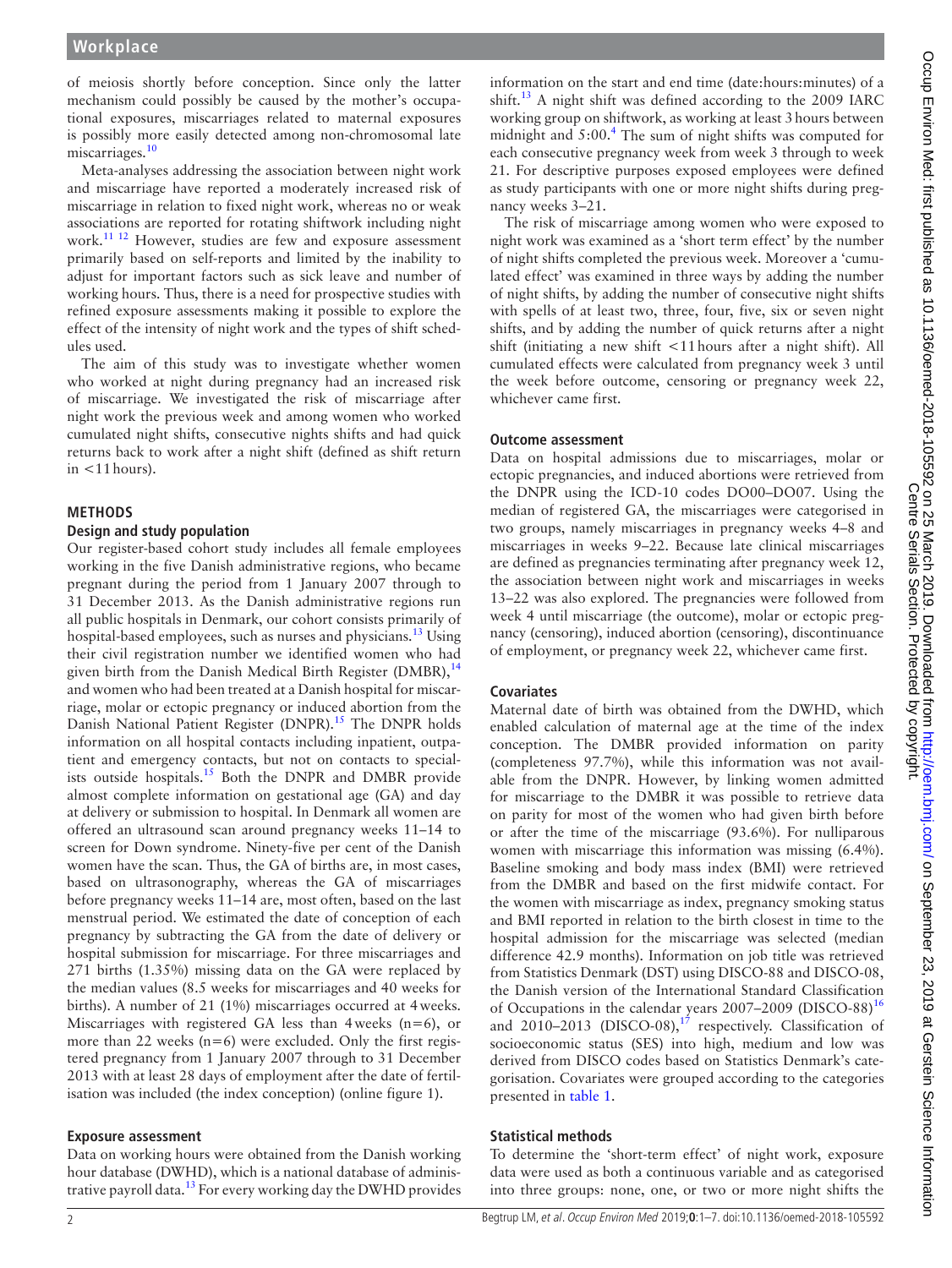<span id="page-2-0"></span>

| Characteristics of the study population according to exposure of night work (n=22 744)<br>Table 1                                                       |                                                                                |                                                                                                |
|---------------------------------------------------------------------------------------------------------------------------------------------------------|--------------------------------------------------------------------------------|------------------------------------------------------------------------------------------------|
| <b>Characteristics</b>                                                                                                                                  | Exposed<br>≥1 registered night shift during pregnancy week 3-21<br>$(n=10047)$ | Reference group<br>No registered night shifts during pregnancy week<br>$3 - 21$<br>$(n=12697)$ |
| Outcome of pregnancy, n (%)                                                                                                                             |                                                                                |                                                                                                |
| <b>Births</b>                                                                                                                                           | 9 089 (90)                                                                     | 11 007 (87)                                                                                    |
| Miscarriages                                                                                                                                            | 740 (8)                                                                        | 1 149 (9)                                                                                      |
| Molar and ectopic pregnancies                                                                                                                           | 44                                                                             | 96(1)                                                                                          |
| Induced abortions                                                                                                                                       | 174(2)                                                                         | 445 (3)                                                                                        |
| Time for miscarriage (pregnancy week)                                                                                                                   |                                                                                |                                                                                                |
| Gestational age, median (min, max)                                                                                                                      | 9.0(4.0, 21.0)                                                                 | 8.0 (4.0, 21.0)                                                                                |
| Follow-up weeks at risk, median (Pct 25, 75)                                                                                                            | 22 (22,22)                                                                     | 22 (22,22)                                                                                     |
| Work during pregnancy weeks 3-21, median (Pct 25,75)                                                                                                    |                                                                                |                                                                                                |
| Number of day shifts                                                                                                                                    | 40 (25, 52)                                                                    | 50 (11, 80)                                                                                    |
| Number of evening shifts                                                                                                                                | 6(0, 16)                                                                       | 0(0, 2)                                                                                        |
| Number of night shifts                                                                                                                                  | 9(4,16)                                                                        |                                                                                                |
| Maternal age at conception                                                                                                                              |                                                                                |                                                                                                |
| Mean years (SD)                                                                                                                                         | 30.5(3.9)                                                                      | 30.9 (4.4)                                                                                     |
| $\leq$ 25 years, n (%)                                                                                                                                  | 512(5)                                                                         | 1028(8)                                                                                        |
| 26-30 years, n (%)                                                                                                                                      | 4 5 31 (45)                                                                    | 4 701 (37)                                                                                     |
| >30 years, n (%)                                                                                                                                        | 5 004 (50)                                                                     | 6 968 (55)                                                                                     |
|                                                                                                                                                         |                                                                                |                                                                                                |
| Parity, n (%)<br>$\mathbf 0$                                                                                                                            | 5 948 (59)                                                                     | 6 967 (55)                                                                                     |
| $\mathbf{1}$                                                                                                                                            | 2 442 (24)                                                                     | 3 434 (27)                                                                                     |
| $2+$                                                                                                                                                    |                                                                                |                                                                                                |
|                                                                                                                                                         | 1 411 (14)                                                                     | 1 963 (15)                                                                                     |
| Missing                                                                                                                                                 | 246(2)                                                                         | 333 (3)                                                                                        |
| Former miscarriage, yes n (%)                                                                                                                           | 736 (7)                                                                        | 1104(9)                                                                                        |
| <b>BMI</b> before pregnancy<br>Mean (SD)                                                                                                                | 23.7(4.3)                                                                      | 23.9 (4.6)                                                                                     |
| Underweight $\left\langle \frac{18.5 \text{ kg/m}^2}{1000 \text{ kg/m}^2} \right\rangle$ , n $\left\langle \frac{6}{1000 \text{ kg/m}^2} \right\rangle$ | 743 (7)                                                                        | 977(8)                                                                                         |
| Normal weight (18.5-24.9 kg/m <sup>2</sup> ), n (%)                                                                                                     | 6 646 (66)                                                                     | 8 167 (64)                                                                                     |
| Overweight (25.0-29.9 kg/m <sup>2</sup> ), n (%)                                                                                                        | 1 818 (18)                                                                     | 2 382 (19)                                                                                     |
| Obese (30+kg/m <sup>2</sup> ), n (%)                                                                                                                    | 840 (8)                                                                        | 1 1 7 1 (9)                                                                                    |
| Smoking during pregnancy, n (%)                                                                                                                         |                                                                                |                                                                                                |
| Non-smoker                                                                                                                                              | 9 2 5 2 (9 2)                                                                  | 11 579 (91)                                                                                    |
| Smoker                                                                                                                                                  | 492 (5)                                                                        | 726 (6)                                                                                        |
| Missing                                                                                                                                                 | 303(3)                                                                         | 392 (3)                                                                                        |
| Socio-economic status (SES), n (%)                                                                                                                      |                                                                                |                                                                                                |
| Low                                                                                                                                                     | 869 (9)                                                                        | 3 5 6 3 (28)                                                                                   |
| Medium                                                                                                                                                  | 6 939 (69)                                                                     | 6 811 (53)                                                                                     |
| High                                                                                                                                                    | 2 2 2 4 (2 2)                                                                  | 2 2 3 0 (18)                                                                                   |
| Missing                                                                                                                                                 | 15                                                                             | 93(1)                                                                                          |
| Most frequent occupation, n (%)*                                                                                                                        |                                                                                |                                                                                                |
| Nurse                                                                                                                                                   | 6 242 (62)                                                                     | 3 405 (27)                                                                                     |
| Physician                                                                                                                                               | 1 732 (17)                                                                     | 955 (8)                                                                                        |
| Medical secretary                                                                                                                                       | 53                                                                             | 1373(11)                                                                                       |
| Physiotherapist/occupational therapist                                                                                                                  | 29                                                                             | 1 175 (10)                                                                                     |
| Nurse assistant                                                                                                                                         | 510(5)                                                                         | 727 (6)                                                                                        |
| Laboratory technician                                                                                                                                   | 233(2)                                                                         | 642(5)                                                                                         |
| Cleaning/kitchen worker                                                                                                                                 | 17                                                                             | 557 (4)                                                                                        |
| Pedagogue/care helper                                                                                                                                   | 230(2)                                                                         | 383(3)                                                                                         |
| Psychologist                                                                                                                                            | < 10                                                                           | 418(3)                                                                                         |
| Midwife                                                                                                                                                 | 305(3)                                                                         | 41                                                                                             |
| Office worker                                                                                                                                           | $10$                                                                           | 304(2)                                                                                         |
| Teacher/scientist                                                                                                                                       | 81(1)                                                                          | 300(2)                                                                                         |

\*Among occupations with at least 100 employees.

previous week. Data on cumulated night shifts were also used both as a continuous variable and as categorised by 0, 1–10, 11–20, 21–25 and >25night shifts.

We estimated the risk of miscarriage by the different night work dimensions by discrete Cox regression with timevarying exposure from pregnancy week 4 through to week 22,

corresponding to the time after the implantation of the fertilised egg and until the week after which expulsion of the fetus is defined as a preterm birth or stillbirth. Each week was assigned week-specific exposure levels, and analyses were performed with and without adjustment for maternal age, BMI, smoking, parity, SES and former miscarriages, which were chosen a priori.<sup>[18 19](#page-5-15)</sup>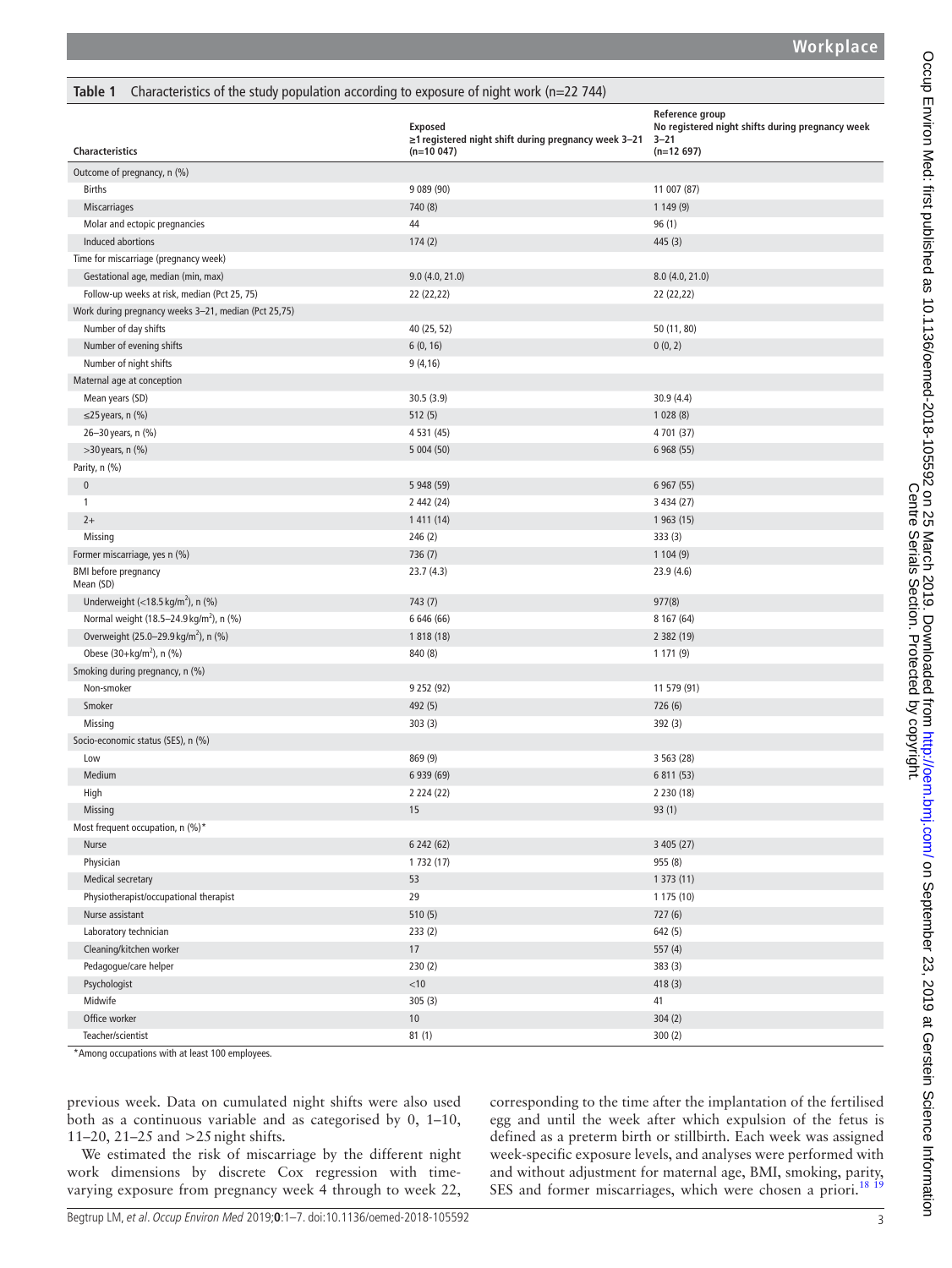To ensure only night work prior to a miscarriage was taken into account, a lag of 1week was used.

Competing risk by induced abortions $^{20}$  $^{20}$  $^{20}$  was examined in sensitivity analyses using the proportional hazard model proposed by Fine and Gray.<sup>[21](#page-5-17)</sup> To account for possible differences between employees working and not working nights we performed sensi tivity analyses within employees who had at least one night shift in pregnancy weeks 3–21. We observed a substantial decline in the number of registered miscarriages after 2010 (from 9.7% to 6%) and conducted a sensitivity analysis only including preg nancies registered between 2007 and 2010. Furthermore, we performed sensitivity analyses including only nulliparae and nurses as these represented the largest occupational group in the Danish regions. Effect modification by maternal age, BMI, smoking and SES were explored by adding interaction terms to the regression analyses.

Analyses were undertaken on pseudo-anonymised data at a remote platform at Statistics Denmark by SAS 9.4 software. Cox regressions were executed applying the PHREG procedure. A significance level of 0.05 was used.

#### **Results**

A total of 22 744 pregnant employees and 377 896 pregnancy weeks at risk were included in the final analyses. Baseline char acteristics of the study population by exposure to night work are presented in [table](#page-2-0) 1. Nearly half (44%) of the participants were exposed to night work with a median of nine night shifts during pregnancy weeks 3–21. Only 124 employees worked fixed nights with no registered day or evening shifts. A total of 1 889 women (8.5%) had a miscarriage. The exposed group had fewer miscarriages with a higher median for GA and fewer previous miscarriages compared with the reference group. A higher proportion of women in the exposed group were nulliparae, nurses and physicians, and had higher SES compared with the reference group.

We found an increased short-term risk of miscarriage after pregnancy week 8 with an adjusted HR of 1.32 (95% CI 1.07 to 1.62) if the women had  $\geq 2$  night shifts the previous week ([table](#page-3-0) 2). The adjusted HR of late clinical miscarriage (pregnancy week 13–22) was 1.28 (95% CI 0.70 to 2.34). Only 133 of the miscarriages (7%) were late clinical miscarriages.

Age modified the risk of miscarriage according to night work the previous week (P<0.05 for multiplicative interaction). Women in the age group 26–30 years had the highest risk of miscarriage after pregnancy week 8 per additional night shift the previous week (HR 1.23 (95% CI 1.11 to 1.37)). Neither SES, maternal BMI nor tobacco smoking modified the association between recent night work and the risk of miscarriage (online [appendix table 1](https://dx.doi.org/10.1136/oemed-2018-105592)).

All the sensitivity analyses were consistent with results from the main analyses (online [appendix table 2](https://dx.doi.org/10.1136/oemed-2018-105592)). Taking competing risk of induced abortions into account did not affect the results.

A cumulated effect of number of night shifts during pregnancy weeks 3–21 was found with adjusted HR for miscarriage of 1.15 (95% CI 1.02 to 1.29) per 10 night shifts corresponding to one night shift every second week. In the categorised data, a dose-de pendent risk of miscarriage was observed with an adjusted HR of 2.62 (95% CI 1.30 to 5.29) among those with 26 or more night shifts during pregnancy weeks 3–21 (average of 35 night shifts, ranging from 26 to 79). However, this group had a risk time of only 4 246 pregnancy weeks and eight cases [\(table](#page-4-0) 3).

<span id="page-3-0"></span>A total of 6 435 pregnant employees (28%) had consecu tive night shifts, the most frequent being two consecutive night

| Table 2 Risk of miscarriage by having night work the previous week                                                                                                                                   |                               |                                         |                          |                                  |                                                             |                               |                                   |                               |                          |
|------------------------------------------------------------------------------------------------------------------------------------------------------------------------------------------------------|-------------------------------|-----------------------------------------|--------------------------|----------------------------------|-------------------------------------------------------------|-------------------------------|-----------------------------------|-------------------------------|--------------------------|
|                                                                                                                                                                                                      |                               | All miscarriages (pregnancy weeks 4–22) |                          | Miscarriages pregnancy weeks 4-8 |                                                             |                               | Miscarriages pregnancy weeks 9-22 |                               |                          |
|                                                                                                                                                                                                      | Cases*/risk timet HR (95% CI) | Crude                                   | HR (95% CI)<br>Adjusted# | Cases*/risk timet HR (95% CI)    | <b>Crude</b>                                                | HR (95% CI)<br>Adjusted#      | Cases*/risk timet HR (95% CI)     | <b>Crude</b>                  | HR (95% CI)<br>Adjusted# |
| Continuous exposures                                                                                                                                                                                 | 1889/377896                   | 1.06(1.00 to 1.11)                      | 1.12<br>1.06(1.01 to     | 930/110671                       | 1.03 (0.96 to 1.11)                                         | $1.02(0.95 \text{ to } 1.10)$ | 959/267 225                       | 1.09 (1.01 to 1.17)           | 1.10(1.03 to 1.19)       |
| Categorical exposure                                                                                                                                                                                 |                               |                                         |                          |                                  |                                                             |                               |                                   |                               |                          |
| No night shift                                                                                                                                                                                       | 1521/314511                   |                                         |                          | 741/89 229                       |                                                             |                               | 780/225 282                       |                               |                          |
| One night shift                                                                                                                                                                                      | 167/30 822                    | 1.02 (0.87 to 1.20)                     | 1.18)<br>1.00 (0.85 to   | 90/9 978                         | 1.06 (0.85 to 1.32)                                         | 1.05 (0.84 to 1.32)           | 77/20 844                         | $0.99(0.78 \text{ to } 1.25)$ | 0.91(0.71 to 1.17)       |
| Two+night shifts                                                                                                                                                                                     | 201/32 563                    | 1.15(0.99 t0 1.33)                      | 1.37<br>1.18 (1.01 to    | 99/11 464                        | $1.06(0.86 \text{ to } 1.31)$ $1.06(0.85 \text{ to } 1.31)$ |                               | 102/21099                         | 1.24 (1.01 to 1.53)           | 1.32(1.07 to 1.62)       |
| #Adjusted for maternal age, BMI and smoking in the beginning of pregnancy, parity, SES,<br>s Mean effect of adding an additional night shift the previous week<br>tPregnancy weeks.<br>*Miscarriage. |                               |                                         | former miscarriages.     |                                  |                                                             |                               |                                   |                               |                          |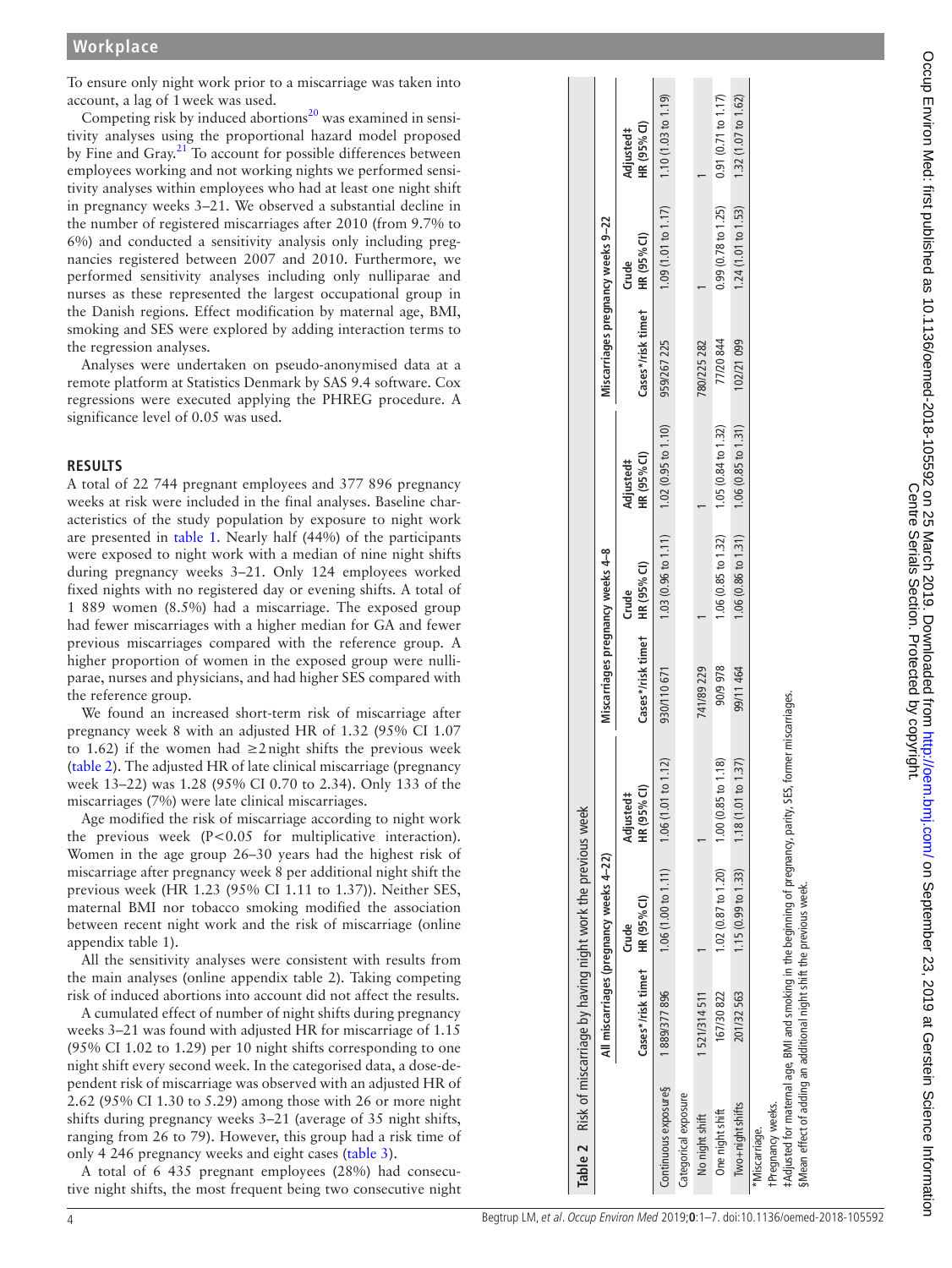<span id="page-4-0"></span>

| Table 3<br>Risk of miscarriage pregnancy weeks 4–22 by cumulated night shifts during pregnancy |         |                   |                      |                               |  |  |
|------------------------------------------------------------------------------------------------|---------|-------------------|----------------------|-------------------------------|--|--|
|                                                                                                | Cases*  | <b>Risk timet</b> | Crude<br>HR (95% CI) | Adjusted‡<br>HR (95% CI)      |  |  |
| Continuous exposure §                                                                          |         |                   |                      |                               |  |  |
| Ten night shifts                                                                               |         |                   | 1.13 (1.01 to 1.27)  | $1.15(1.02 \text{ to } 1.29)$ |  |  |
| Categorical exposure                                                                           |         |                   |                      |                               |  |  |
| No night shifts                                                                                | 1 1 4 9 | 226 184           |                      |                               |  |  |
| 1-10 night shifts                                                                              | 646     | 113 058           | 1.03 (0.93 to 1.13)  | $1.05(0.94 \text{ to } 1.16)$ |  |  |
| 11-20 night shifts                                                                             | 78      | 30 060            | 1.21 (0.96 to 1.53)  | 1.20 (0.94 to 1.53)           |  |  |
| 21-25 night shifts                                                                             | 8       | 4 3 4 8           | 1.59 (0.79 to 3.19)  | 1.70 (0.84 to 3.42)           |  |  |
| 26+night shifts                                                                                | 8       | 4 2 4 6           | 2.48 (1.23 to 5.00)  | 2.62 (1.30 to 5.29)           |  |  |

\*Miscarriages.

†Pregnancy weeks.

‡Adjusted for maternal age, BMI and smoking during pregnancy, parity, SES, former miscarriages.

§Effect per additional night shift during pregnancy week 3–21.

shifts. The risk of miscarriage increased for each additional number of consecutive night shifts per spell, however, very few women (n=1.163) had  $\geq$  four consecutive night shifts. (online [figure 2\)](https://dx.doi.org/10.1136/oemed-2018-105592). Quick return after night shift was registered for 810 pregnant employees during weeks 3–21 with a median of one quick return. No association was found between quick returns and the risk of miscarriage (HR 1.02 (95% CI 0.85 to 1).

### **Discussion**

In our nationwide cohort of pregnant women, primarily employed at hospitals, we found an increased risk of miscarriage among women who had night work the previous week, and among women with cumulated numbers of night shifts. Two or more night shifts the previous week increased the risk of miscarriage after pregnancy week 8 with 32% compared with women who had not worked night shifts the previous week. The number of night shifts and number of consecutive night shifts during pregnancy weeks 3–21 showed a dose-dependent increased risk. We found no association between quick returns after a night shift and the risk of miscarriage, but due to the power constraints these results should be interpreted with caution.

### **Strengths and limitations of the study**

To the best of our knowledge, our study represents the first to use prospective administrative data, which eliminates the risk of recall bias which is a common limitation in previous studies.<sup>12</sup> Furthermore, detailed payroll data accounted for sick leave, which is common among pregnant women, $^{22\ 23}$  and night work intensity.

However, some limitations need to be addressed. While all births in Denmark are registered in the DMBR, only miscarriages treated at hospitals are registered in the DNPR. We lacked information on very early miscarriages, which may be unnoticed by the women or handled in primary care. However, this is a premise in register-based studies and might attenuate the risk estimates if exposures are assumed to be especially harmful in the first weeks of gestation. A Danish pregnancy-planner study using hCG analysis found that 12.4% of conceived pregnancies ended as clinically recognised miscarriages.<sup>[24](#page-5-20)</sup> Reasons for the lower proportion of miscarriages found in our study could be that our population was healthier and had less focus on pregnancy compared with the women in the pregnancy-planner study. However, it is more likely a reflection of organisational changes. In Denmark fewer miscarriages are being evacuated $^{25}$  $^{25}$  $^{25}$ and thus, a higher proportion of women may be treated by a primary care specialist. This may also partly explain the substantial decline in the proportion of registered miscarriages after

2010 relative to births, which is unlikely explained by biological causes. Nonetheless, place of treatment is likely independent of exposure and any potential misclassification would be non-differential with less risk of bias. This is supported by our sensitivity analysis restricted to pregnancies registered between 2007 and 2010, which showed consistent results.

The difference in distribution of SES, occupations, parity and number of previous miscarriages between employees working night shifts and employees never working nights could potentially confound the results in the analyses. We adjusted for SES and parity and our sensitivity analyses including only nurses or nulliparae, respectively, were consistent with the results in the primary analyses. It is disputed whether to adjust for previous miscarriages or not. If previous miscarriages are caused by the exposure of interest, risk estimates might erroneously be attenuated. If previous miscarriages are due to other risk factors with an unbalanced distribution across exposure categories adjustment is needed.<sup>9</sup> However, the risk estimates did not change substantially whether adjustment was performed or not. We also observed a difference between employees having night shifts and employees not working nights regarding number and time of miscarriage. This could be explained by delayed entry in the exposed group (only women with no abortions before the first registered night shift were included) causing survivor bias. In the Cox analyses this was accounted for.

Also, we were unable to account for other work-related exposures such as lifting and non-sitting work posture, which may increase the risk of miscarriage according to some studies.<sup>[12 26 27](#page-5-18)</sup> Our sensitivity analysis only including nurses supported the primary results, but it has been shown in the American Nurses' Health Study cohort that nurses working day shifts have less strenuous work (lifting and standing) compared with nurses working fixed nights or shiftwork including night shifts. $2829$ 

In Denmark during the study's time period about 8% of all pregnancies were conceived after fertility treatment. Being in fertility treatment could be a potential confounder due to increased risk of miscarriage and possible changed attitude towards working nights. The same could be the case for women with previous miscarriages. Unfortunately, we had no data on fertility treatment or cancelled night shifts. Because of this potential healthy worker selection our results could underestimate the effect of night work on miscarriage.

We found a stronger association between night work and the risk of miscarriages after pregnancy week 8. This may be explained by the decline in the proportion of chromosomally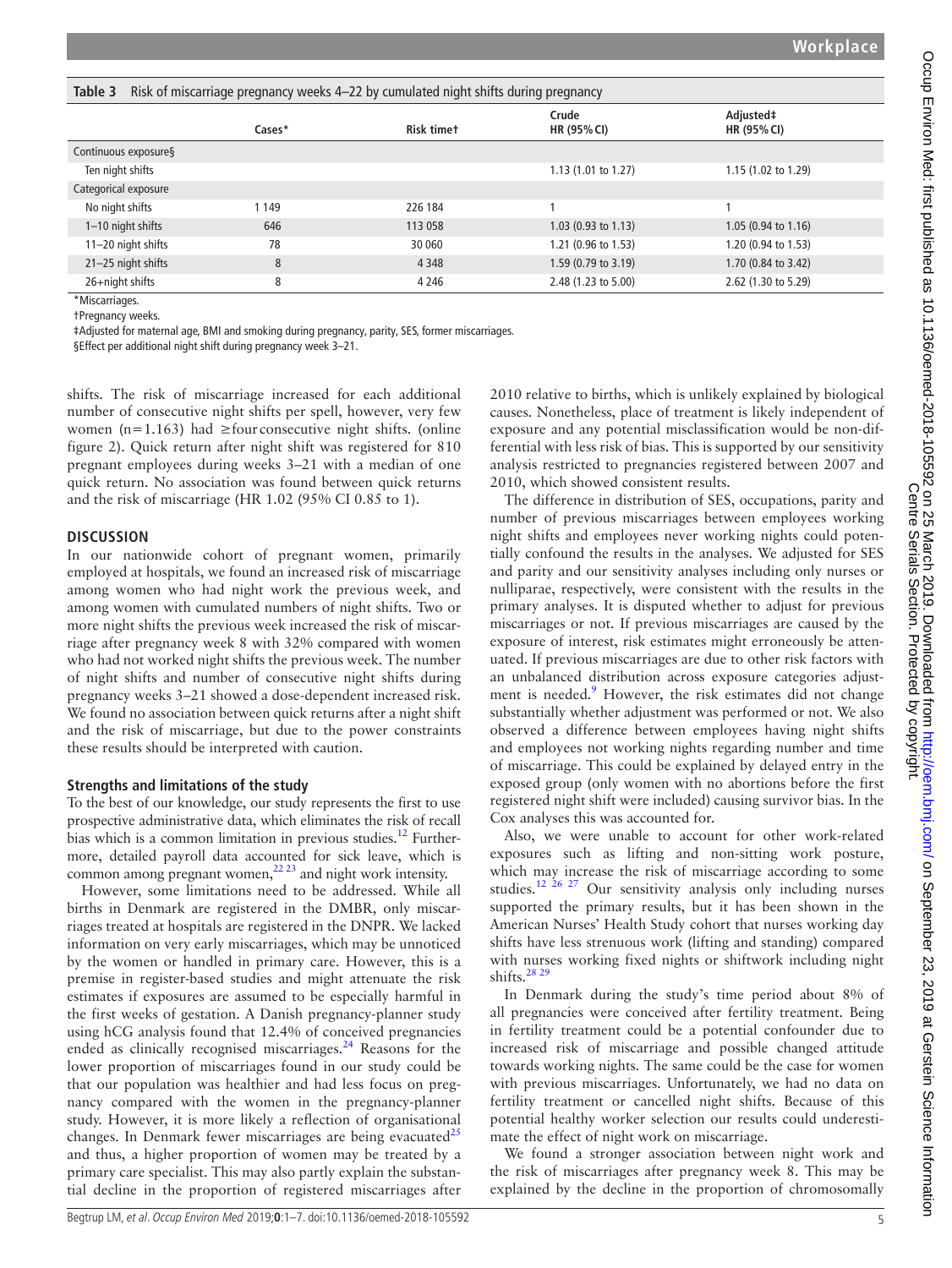abnormal fetuses with GA, which makes an association with environmental exposure more easily detectable among later miscarriages.[30](#page-6-0) The association between night shifts and late clinical miscarriage (after pregnancy week 12) was less strong, but with a wide CI because of few cases.

#### **Findings in relation to other studies**

Our findings confirm results in previous studies on fixed night work and risk of miscarriage.<sup>29 31-37</sup> However, studies on shiftwork including night shifts and risk of miscarriage have been inconsistent and have lacked information on number of consecutive shifts.[29 31 32 34 36 38](#page-5-23) To date, only three previous studies have been based on prospectively collected data.<sup>[32 37 38](#page-6-1)</sup> An American study, with information on exposure retrieved from interviews before pregnancy week 13, found no effect of working evening/night, but non-significant increased odds of miscarriage if working rotating shifts (OR=1.34 (95% CI 0.77 to 2.34)). The extent to which shiftwork included night shifts was not indicated.[38](#page-6-2) In two studies based on the Danish National Birth Cohort (DNBC) night work was measured by asking the women whether they primarily worked 'fixed nights' or 'shiftwork including night shifts'. Both studies reported an increased risk of miscarriage among women who worked fixed nights with corre-sponding risk estimates of HR 1.27 (95% CI 0.89 to 1.82)<sup>[37](#page-6-3)</sup> and HR 1.81 (95% CI 0.88 to  $3.72$ )<sup>[32](#page-6-1)</sup> respectively. For shiftwork including night shifts the HR was 1.21 (95% CI 1.06 to  $1.39$ )<sup>[37](#page-6-3)</sup> and 1.10 (95% CI 0.78 to 1.57), $^{32}$  respectively. The crude assessment of exposure in the earlier studies could result in misclassification and bias towards the null, especially in the group who had shiftwork. However, it is noteworthy that the pregnant women were included in the DNBC in pregnancy weeks 11–25 (median  $16$ <sup>37</sup> and thus primarily addressed late miscarriages.<sup>[32](#page-6-1)</sup> In our study we only observed a few late miscarriages. The stronger association between fixed night work and miscarriages could be explained by the intensity of night shifts, including a higher number of cumulated and consecutive night shifts, with a higher risk of circadian disruption and decrease in melatonin levels. This is consistent with our results which showed a dose-related effect of the cumulated number of night shifts.

Although our population was based on a nationwide cohort, it primarily consisted of women working in public hospitals, who may have more health-promoting behaviour compared with the general Danish population. This was indicated in our data showing a lower prevalence of smoking in early pregnancy<sup>[39](#page-6-4)</sup> and a lower proportion of obese women. $40$  However, we found no modifying effect of BMI and smoking.

### **Conclusion**

The study corroborates earlier findings that night work during pregnancy may confer an increased risk of miscarriage and it indicates a lowest observed threshold level of two night shifts per week.

The new knowledge has relevance for working pregnant women as well as their employers, physicians and midwifes. Moreover, the results could have implications for national occupational health regulations.

**Acknowledgements** The authors thank Clara Helene Glazer for proof-reading the final manuscript.

**Contributors** LMB, JPB, PECH, EMF and IOS conceived and designed the study. AHG, JH, ÅMH, HAK established and provided data from the DWHD. JPB analysed the data and EMF gave statistical support. LMB drafted the manuscript and all authors interpreted the data and revised the manuscript.

**Funding** This work was supported by the Danish Working Environment Research Fund grant 31-2015-03 2015001705.

# **Competing interests** None declared.

**Patient consent for publication** Not required.

**Ethics approval** The study was approved by the Danish Data Protection Agency (though the notification system in the Capital region of Denmark, j.nr.: 2012-58- 0004). By Danish law, no informed consent is required for a register-based study.

**Provenance and peer review** Not commissioned; externally peer reviewed.

# **References**

- <span id="page-5-0"></span>1 Eurofond. Sixth European Working Conditions Survey – Overview report (Eurofond 2016): publications office of the European Union. 2016.
- <span id="page-5-1"></span>2 Daugaard S, Garde AH, Bonde JPE, et al. Night work, light exposure and melatonin on work days and days off. [Chronobiol Int](http://dx.doi.org/10.1080/07420528.2017.1327867) 2017;34:942-55.
- 3 Gómez-Acebo I, Dierssen-Sotos T, Papantoniou K, et al. Association between exposure to rotating night shift versus day shift using levels of 6-sulfatoxymelatonin and cortisol and other sex hormones in women. [Chronobiol Int](http://dx.doi.org/10.3109/07420528.2014.958494) 2015;32:128-35.
- <span id="page-5-2"></span>4 Stevens RG, Hansen J, Costa G, et al. Considerations of circadian impact for defining 'shift work' in cancer studies: IARC Working Group Report. [Occup Environ Med](http://dx.doi.org/10.1136/oem.2009.053512) 2011;68:154–62.
- <span id="page-5-3"></span>5 Reiter RJ, Tan DX, Korkmaz A, et al. Melatonin and stable circadian rhythms optimize maternal, placental and fetal physiology. [Hum Reprod Update](http://dx.doi.org/10.1093/humupd/dmt054) 2014;20:293-307.
- <span id="page-5-4"></span>6 Kennaway DJ, Boden MJ, Varcoe TJ. Circadian rhythms and fertility. [Mol Cell](http://dx.doi.org/10.1016/j.mce.2011.08.013)  [Endocrinol](http://dx.doi.org/10.1016/j.mce.2011.08.013) 2012;349:56–61.
- <span id="page-5-5"></span>7 Summa KC, Vitaterna MH, Turek FW. Environmental perturbation of the circadian clock disrupts pregnancy in the mouse. [PLoS One](http://dx.doi.org/10.1371/journal.pone.0037668) 2012;7:e37668.
- <span id="page-5-6"></span>8 Boden MJ, Varcoe TJ, Kennaway DJ. Circadian regulation of reproduction: from gamete to offspring. [Prog Biophys Mol Biol](http://dx.doi.org/10.1016/j.pbiomolbio.2013.01.003) 2013;113:387-97.
- <span id="page-5-7"></span>9 Wilcox A. Fertility and Pregnancy. an epidemiologic perspective. Oxford: Oxford University Press, 2010.
- <span id="page-5-8"></span>10 Simpson JL. Causes of fetal wastage. [Clin Obstet Gynecol](http://dx.doi.org/10.1097/GRF.0b013e31802f11f6) 2007;50:10-30.
- <span id="page-5-9"></span>11 Stocker LJ, Macklon NS, Cheong YC, et al. Influence of shift work on early reproductive outcomes: a systematic review and meta-analysis. [Obstet Gynecol](http://dx.doi.org/10.1097/AOG.0000000000000321) 2014;124:99-110.
- <span id="page-5-18"></span>12 Bonde JP, Jørgensen KT, Bonzini M, et al. Miscarriage and occupational activity: a systematic review and meta-analysis regarding shift work, working hours, lifting, standing, and physical workload. [Scand J Work Environ Health](http://dx.doi.org/10.5271/sjweh.3337) 2013;39:325-34.
- <span id="page-5-10"></span>13 Garde AH, Hansen J, Kolstad HA, et al. Payroll data based description of working hours in the Danish regions. [Chronobiol Int](http://dx.doi.org/10.1080/07420528.2018.1466797) 2018;35:795–800.
- <span id="page-5-11"></span>14 Bliddal M, Broe A, Pottegård A, et al. The Danish Medical Birth Register. Eur J [Epidemiol](http://dx.doi.org/10.1007/s10654-018-0356-1) 2018;33:27–36.
- <span id="page-5-12"></span>15 Schmidt M, Schmidt SA, Sandegaard JL, et al. The Danish National Patient Registry: a review of content, data quality, and research potential. [Clin Epidemiol](http://dx.doi.org/10.2147/CLEP.S91125) 2015;7:449–90.
- <span id="page-5-13"></span>16 Statistics Denmark DISCO-88. The classification of occupations of Statistics Denmark: Statistics Denmark, 1996.
- <span id="page-5-14"></span>17 Statistics Denmark DISCO-08. The classification of occupations of Statistics Denmark: Statistics Denmark, 2011.
- <span id="page-5-15"></span>18 Agenor A, Bhattacharya S. Infertility and miscarriage: common pathways in manifestation and management. [Womens Health](http://dx.doi.org/10.2217/WHE.15.19) 2015;11:527–41.
- 19 Jørgensen T, Mortensen LH, Andersen AM. Social inequality in fetal and perinatal mortality in the Nordic countries. [Scand J Public Health](http://dx.doi.org/10.1177/1403494808089653) 2008;36:635-49.
- <span id="page-5-16"></span>20 Andersen PK, Geskus RB, de Witte T, et al. Competing risks in epidemiology: possibilities and pitfalls. [Int J Epidemiol](http://dx.doi.org/10.1093/ije/dyr213) 2012;41:861-70.
- <span id="page-5-17"></span>21 Fine JP, Gray RJ. A Proportional hazards model for the subdistribution of a competing risk. [J Am Stat Assoc](http://dx.doi.org/10.1080/01621459.1999.10474144) 1999;94:496–509.
- <span id="page-5-19"></span>22 Hansen ML, Thulstrup AM, Juhl M, et al. Occupational exposures and sick leave during pregnancy: results from a Danish cohort study. [Scand J Work Environ Health](http://dx.doi.org/10.5271/sjweh.3507) 2015;41:397–406.
- 23 Ariansen AM. Age, occupational class and sickness absence during pregnancy: a retrospective analysis study of the Norwegian population registry. [BMJ Open](http://dx.doi.org/10.1136/bmjopen-2013-004381) 2014;4:e004381.
- <span id="page-5-20"></span>24 Hjollund NH, Bonde JP, Jensen TK, et al. Male-mediated spontaneous abortion among spouses of stainless steel welders. [Scand J Work Environ Health](http://dx.doi.org/10.5271/sjweh.530) 2000;26:187–92.
- <span id="page-5-21"></span>25 Lidegaard O. Early pregnancy and miscariage. Annual report from year 2013. [Tidlig graviditet og abort]: the Danish National Clinical Database on early pregnancies and miscarriages. 2014.
- 26 Mocevic E, Svendsen SW, Jørgensen KT, et al. Occupational lifting, fetal death and preterm birth: findings from the Danish National Birth Cohort using a job exposure matrix. [PLoS One](http://dx.doi.org/10.1371/journal.pone.0090550) 2014;9:e90550.
- 27 Juhl M, Strandberg-Larsen K, Larsen PS, et al. Occupational lifting during pregnancy and risk of fetal death in a large national cohort study. [Scand J Work Environ Health](http://dx.doi.org/10.5271/sjweh.3335) 2013;39:335–42.
- <span id="page-5-22"></span>28 Lawson CC, Johnson CY, Chavarro JE, et al. Work schedule and physically demanding work in relation to menstrual function: the Nurses' Health Study 3. Scand J Work [Environ Health](http://dx.doi.org/10.5271/sjweh.3482) 2015;41:194–203.
- <span id="page-5-23"></span>29 Whelan EA, Lawson CC, Grajewski B, et al. Work schedule during pregnancy and spontaneous abortion. [Epidemiology](http://dx.doi.org/10.1097/01.ede.0000259988.77314.a4) 2007;18:350-5.